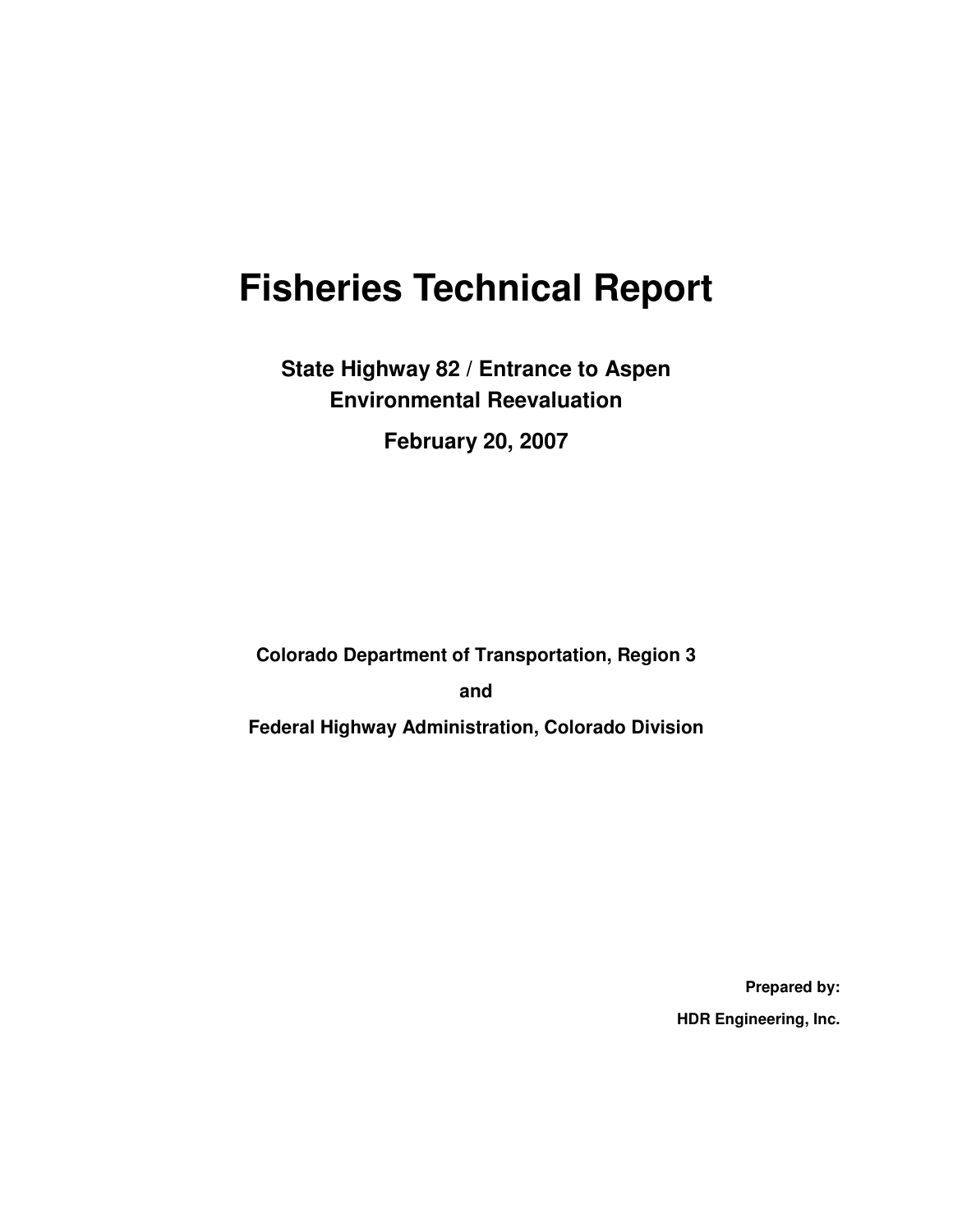#### **Contents**

| 1.0 |     |  |  |  |  |
|-----|-----|--|--|--|--|
|     | 1.1 |  |  |  |  |
|     | 1.2 |  |  |  |  |
|     | 1.3 |  |  |  |  |
| 2.0 |     |  |  |  |  |
|     | 2.1 |  |  |  |  |
|     |     |  |  |  |  |
| 3.0 |     |  |  |  |  |
| 4.0 |     |  |  |  |  |
| 5.0 |     |  |  |  |  |
| 6.0 |     |  |  |  |  |
| 7.0 |     |  |  |  |  |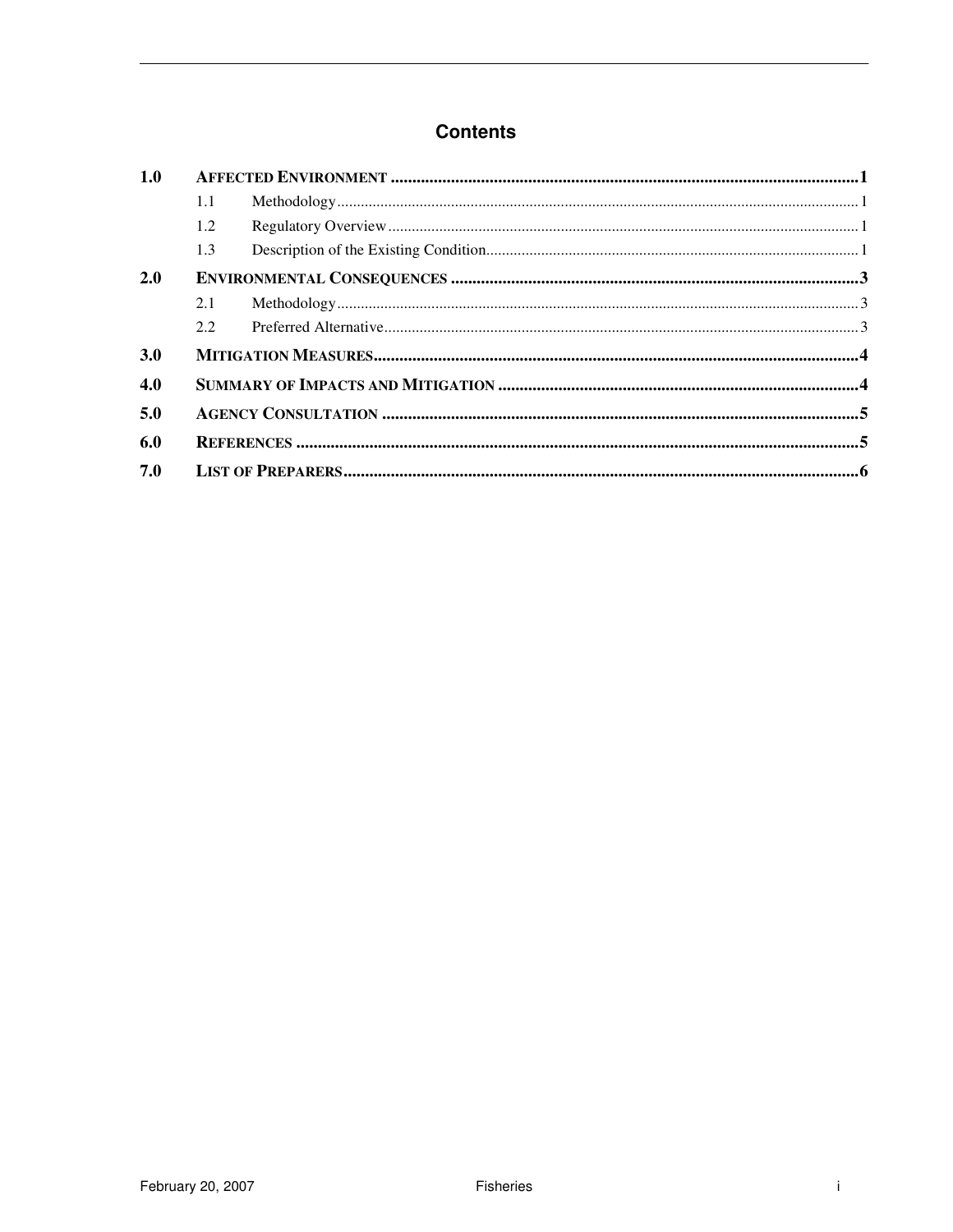## **1.0 Affected Environment**

This report provides a reevaluation of the fisheries resources analysis presented in the 1997 State Highway 82 Entrance to Aspen Final Environmental Impact Statement (FEIS, pages IV-54, V-35 and VI-3) for the Preferred Alternative selected in the Record of Decision (ROD) issued in August 1998.

#### **1.1 Methodology**

The current Colorado Department of Wildlife (CDOW) list of Gold Medal fisheries was reviewed and compared to the fisheries listed in the FEIS. The CDOW was contacted to verify that the primary game fish species in the project area, as well as the status of fishing, was consistent with that reported in the FEIS (Hebein, 2006). The Colorado Department of Public Health and Environment (CDPHE) was consulted regarding current macroinvertebrate surveys in the project area.

### **1.2 Regulatory Overview**

There have been no new or changed regulatory requirements affecting fisheries resources since publication of the 1997 FEIS. Fisheries resources are governed under the Gold Medal Fisheries designation requirements and have not changed since 1997 (Hebein, 2006). The "Wild Trout Waters" designation is no longer used by the Colorado Division of Wildlife (CDOW) (Hebein, 2006).

CDOW reviewed the project for potential impacts to fisheries and subsequently authorized construction under a Programmatic SB 40 Certification (Senate Bill 40; 33-5-101-107, et seq., C.R.S. 1973) on April 18, 2005 (Spinuzzi, 2006).

There have also been no other regulatory changes affecting fisheries resources in the Roaring Fork River since the 1997 FEIS (Hebein, 2006).

### **1.3 Description of the Existing Condition**

Fisheries resources located in the project area are essentially the same as reported in the 1997 FEIS. Sherman Hebein (Senior Fisheries Biologist, CDOW) was contacted to confirm the primary game fish species in the project area. Mr. Hebein confirmed that brown trout (*Salmo trutta*), rainbow trout (*Salmo gairdneri*), and mountain whitefish (*Posopium williamsoni* [Girardi]) are the dominant game fish in the project area. The brook trout (*Salvelinus fontinalis*) and mottled sculpin (*Cottus bairdi*) were confirmed to be the primary non-game fish species in the project area. The Colorado cutthroat trout (*Onchrhynchus clarki pleuriticus*) was listed in the 1997 FEIS as a primary game fish species; however Mr. Hebein stated that the Colorado cutthroat trout is considered an incidental species and is not commonly found in the project area (Hebein, 2006).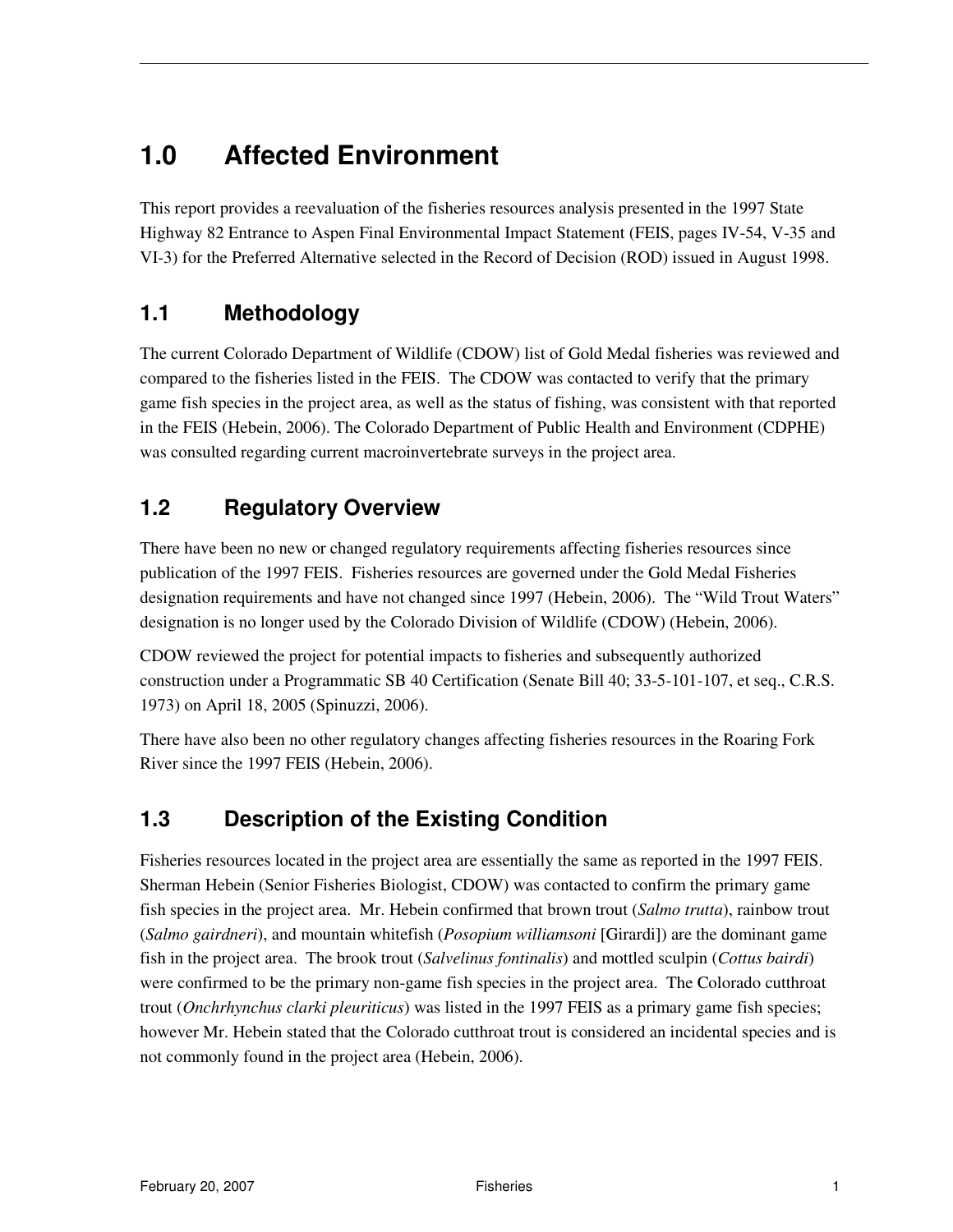The 1997 FEIS reported that the CDOW annually stocked rainbow trout in the project area. However, since publication of the FEIS, whirling disease has reduced the stock of rainbow trout statewide and the CDOW has not stocked waters in the project area for a number of years (Hebein, 2006). Despite the discontinuance of rainbow trout stocking, the Roaring Fork River is still listed as a "Gold Medal" fishery and is among the highest quality aquatic habitat in the state (Hebein, 2006).

Bill McKee of the CDPHE was contacted regarding macroinvertebrate studies on the Roaring Fork and its tributaries in the project area (McKee, 2006). Macroinvertebrates are small animals without a backbone that live in water bodies. They are the primary food source for most game fish species and considered a primary indicator species for habitat quality/degradation. Mr. McKee stated that he had performed sampling in the project area in 2001. The 2001 study collected samples from 14 different sites in the Roaring Fork valley. Samples were collected from the following locations near the project area:

- Crystal River
- Difficult Creek (above Aspen) near its confluence with the Roaring Fork River
- Brush Creek
- Roaring Fork River at Red Butte Road or Cemetery Creek Bridge (upstream of the Aspen wastewater treatment plant)
- Roaring Fork River at Snowmass Creek

Only raw data from the study is available. No report was prepared. The data have not been assessed to determine the quality of macroinvertebrates in the water bodies. Mr. McKee confirmed that the macroinvertebrate species found in the 1993 study (mayflies (i.g. *Baetis*), stoneflies (e.g. *Chloroperlidae*), caddisflies (e.g., *Rhyacophilidae*), beetles (e.g., *Elmidae*), and blackflies (e.g., *Chironomidae*)) were all species that were observed in the 2001 sampling events.

Two components of the Preferred Alternative have been constructed since the publication of the FEIS and ROD: (1) Owl Creek Road and West Buttermilk Road have been relocated to create a new, signalized intersection with State Highway 82 near the Buttermilk Ski Area; and (2) the roundabout at the Maroon Creek Road intersection has been completed.

In addition, the Maroon Creek Bridge Replacement Project is currently under construction, scheduled for completion by spring of 2008. This project is being constructed as a bridge replacement without any increase in roadway capacity. However, it will accommodate the Entrance to Aspen Preferred Alternative in the future by removing the center median and re-striping for two general-purpose lanes and two exclusive bus lanes (see the Introduction to the Technical Report Volume for more detail).

The intersection of Truscott Drive and State Highway 82 was completed in 2001. While this intersection is not part of the Entrance to Aspen Project, its configuration accommodates the alignment for the east approach to the Maroon Creek Bridge Replacement Project.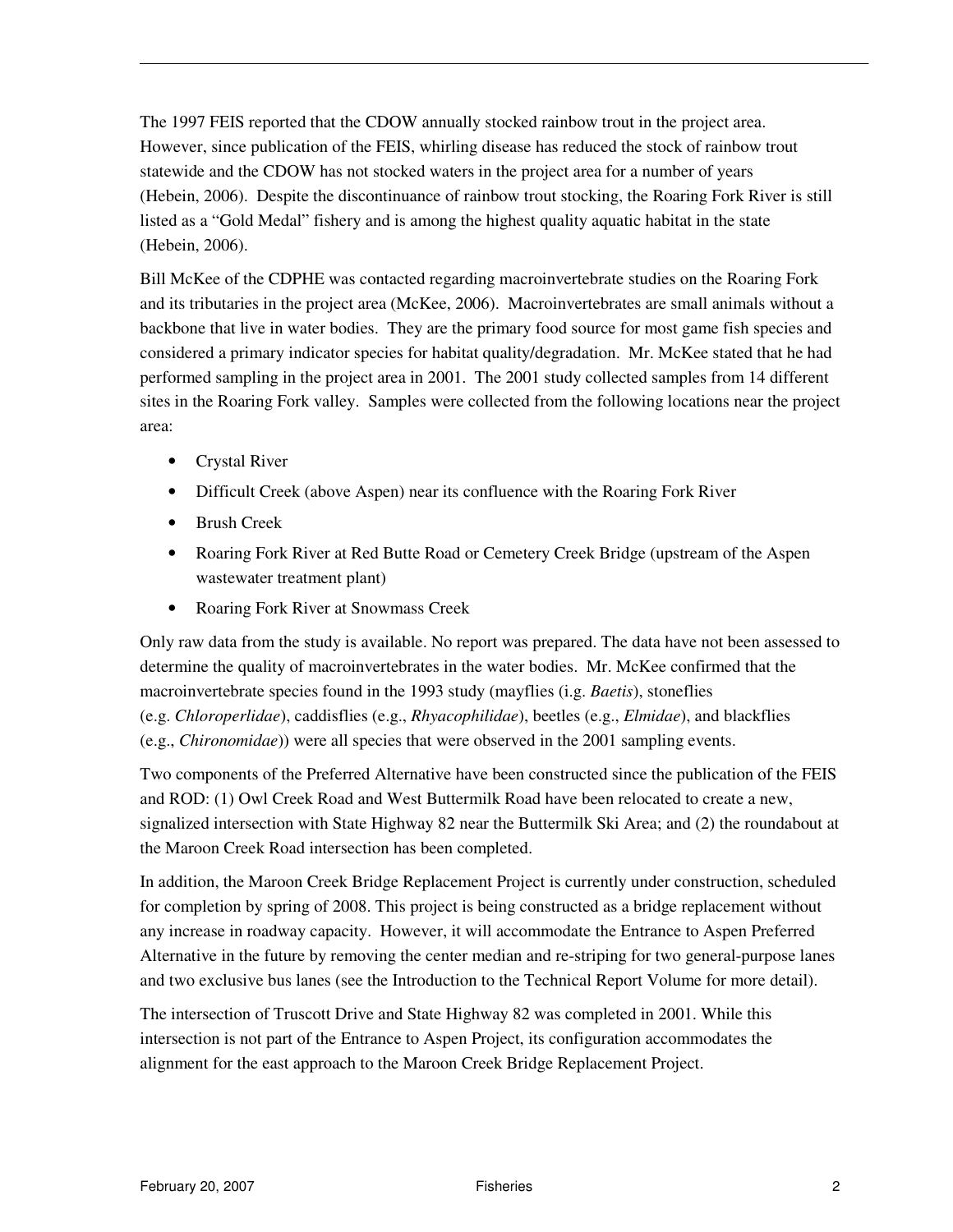A transportation easement across the Marolt-Thomas Open Space was conveyed from the City of Aspen to CDOT in August of 2002, as part of land exchange and mitigation agreements between CDOT and the City of Aspen and Pitkin County. (Refer to Appendix A and B in the 1998 Record of Decision for details of the open space conveyance agreements and mitigation commitments.)

## **2.0 Environmental Consequences**

#### **2.1 Methodology**

The changes in the existing condition of project area fisheries resources were compared against the conditions and impacts reported in the FEIS. For fisheries resources, there were no changes identified in the existing conditions that would alter the impacts reported in the FEIS; therefore, no additional impact analysis was necessary.

### **2.2 Preferred Alternative**

The impacts as presented in the 1997 FEIS are still valid and no new or greater impacts to fisheries were identified in this reevaluation.

Management of snow and ice has changed from those described in the "Winter Runoff Constituents" section in the FEIS under "Water Quality" (page V-27). Roads in the project study area are maintained by the City of Aspen and CDOT. Each entity uses different methods of winter road maintenance. CDOT maintains State Highway 82 near the Pitkin County Airport to the intersection with Cemetery Lane. CDOT uses magnesium chloride in this area which includes the State Highway 82 crossing of Maroon Creek (Mertes, 2006). The City of Aspen maintains State Highway 82 from Cemetery Lane to and within the city limits. In this area, the City of Aspen does not use chemical deicers. The City plows and uses 3/8-inch washed chips for sanding. The City also sweeps and flushes the streets (Krueger, 2006; Cassin, 2006). This area includes the State Highway 82 crossing of Castle Creek.

In 2001, CDOT published a study (Fischel, 2001) describing the environmental effects of different deicers. According to the study, magnesium chloride can increase the salinity of the soil near roadways where it is applied. Magnesium chloride may also contribute to the mobilization of trace metals from the soil to surface- and groundwater. Chloride-based deicers have the potential to increase the salinity of rivers, streams and lakes. Since the dilution of deicers from the roadways to nearby streams is estimated to range from 100- to 500-fold, salinity increases are only likely to occur in slow-flowing streams and small ponds. Because water bodies in the project area are generally fastmoving, it is not likely that Maroon Creek, Castle Creek or the Roaring Fork River would be noticeably impacted. Because increased salinity has been reported in groundwater at a distance of more than 300 feet from roadways (Fischel, 2001), some wetlands and areas of standing water could be affected.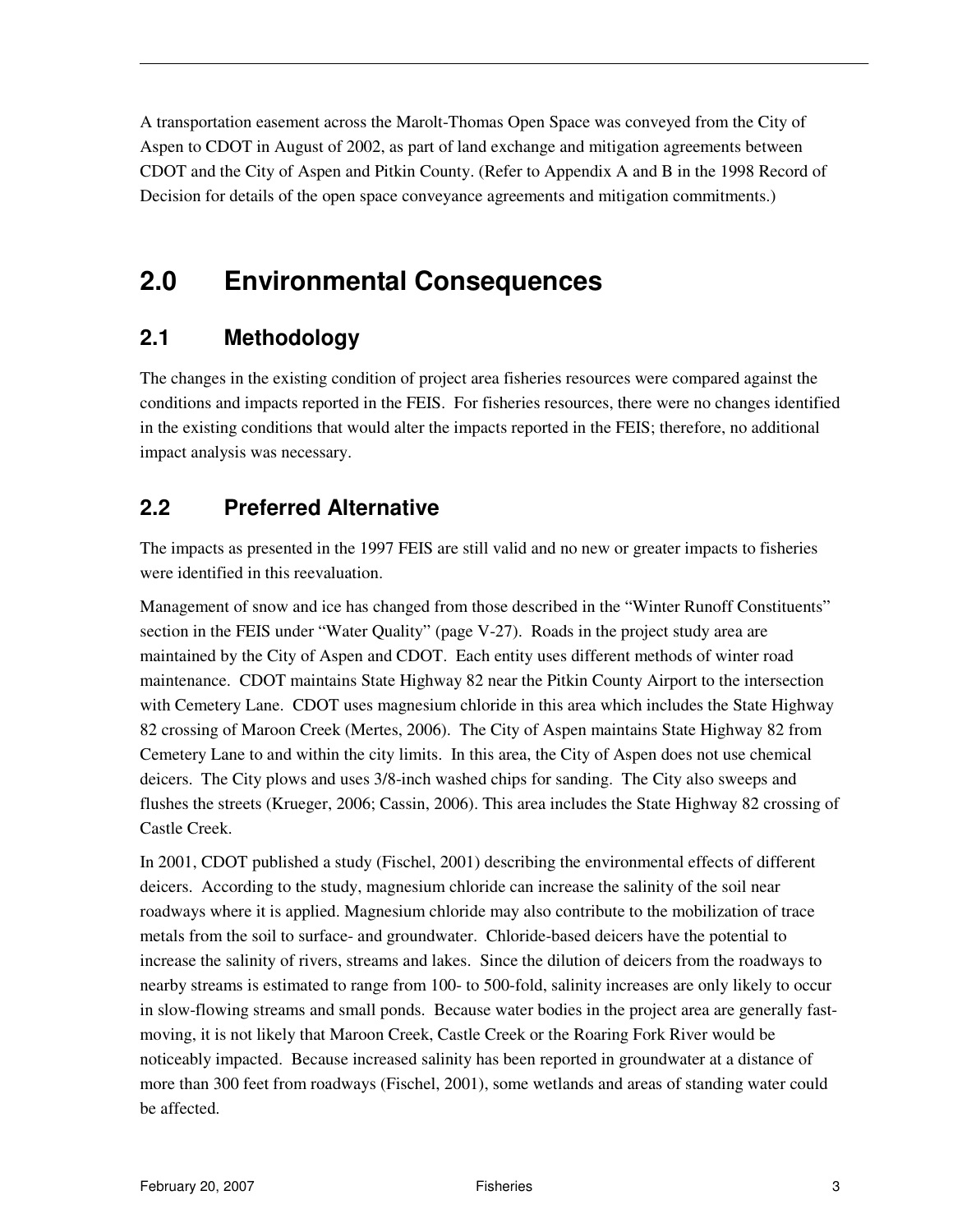The FEIS acknowledges the potential for some increased salinity and trace-metal impacts due to deicing in the study area. Based on current de-icing practices and water quality in the study area, none of these impacts is expected to be significant, and no impacts to project-area fisheries are expected to occur.

Based on existing fisheries conditions in the study area, there is no evidence of any substantive, longterm adverse effect on fisheries from the previous intersection or roundabout construction.

## **3.0 Mitigation Measures**

The mitigation measures described in the 1997 FEIS have been implemented for components of the Preferred Alternative already constructed or currently under construction. These measures also would be implemented during construction of future components of the Preferred Alternative. These measures are considered to be adequate to protect fisheries in the project area (Hebein, 2006). No additional mitigation would be needed based on current conditions and regulations. Section 4.0 summarizes impacts and the mitigation measures outlined in the 1998 ROD.

## **4.0 Summary of Impacts and Mitigation**

Impacts are summarized below in Table 4-1 as identified in both the FEIS and this reevaluation. Mitigation measures listed in the table are those from the 1998 ROD, unless additional measures are noted as being required due to findings of the reevaluation.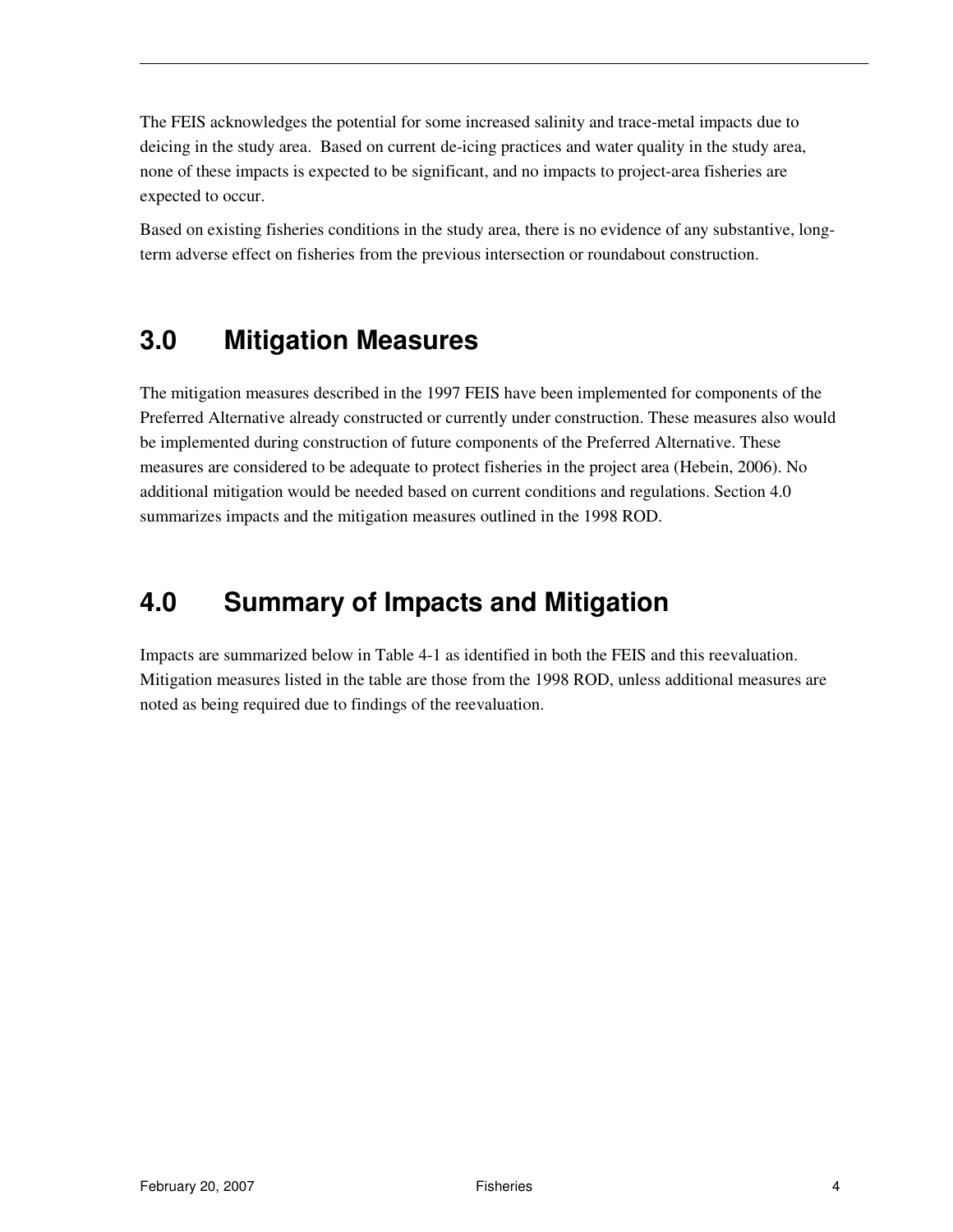| <b>Topic</b>     | <b>FEIS Impacts</b>                                                                                                                                                                                            | <b>Reevaluation Impacts</b>                                                                                                                                                                                                            | <b>Mitigation Measures</b>                                                                       |
|------------------|----------------------------------------------------------------------------------------------------------------------------------------------------------------------------------------------------------------|----------------------------------------------------------------------------------------------------------------------------------------------------------------------------------------------------------------------------------------|--------------------------------------------------------------------------------------------------|
| <b>Fisheries</b> | Erosion and sedimentation<br>of area streams due to                                                                                                                                                            | No change.<br>(City no longer uses de-<br>icers; CDOT uses them at<br>east end of study area.<br>Potential salinity impacts<br>likely less than reported in<br>FEIS under Water Quality,<br>due to current City de-icing<br>practices) | Avoid damage to or removal<br>of shoreline vegetation                                            |
|                  | construction activities<br><b>Winter Runoff Constituents</b><br>(increased salinity): No<br>discernible impacts of<br>chemical de-icers, sand and<br>salt use on water quality or<br>fisheries in project area |                                                                                                                                                                                                                                        | Re-vegetate according to<br><b>CDOT Standard Erosion</b><br><b>Control Measures</b>              |
|                  |                                                                                                                                                                                                                |                                                                                                                                                                                                                                        | Avoid channel restrictions and<br>destabilization                                                |
|                  |                                                                                                                                                                                                                |                                                                                                                                                                                                                                        | Replace pools and irregular<br>bends where such features<br>are lost                             |
|                  |                                                                                                                                                                                                                |                                                                                                                                                                                                                                        | Filter runoff in settlement<br>ponds or through check dams<br>where practical                    |
|                  |                                                                                                                                                                                                                |                                                                                                                                                                                                                                        | Avoid in-stream activities<br>during fall and early spring<br>when resident fish are<br>spawning |
|                  |                                                                                                                                                                                                                |                                                                                                                                                                                                                                        | Avoid removal or damage to<br>gravel substrates                                                  |

**Table 4-1 Summary of Impacts and Mitigation Measures** 

## **5.0 Agency Consultation**

The Colorado Department of Public Health and Environment and the Colorado Division of Wildlife were contacted for fisheries and invertebrate data for this reevaluation.

## **6.0 References**

Cassin, Lee. June 19, 2006. City of Aspen Environmental Health Director. Personal communication with HDR Engineering via e-mail. Snow and ice control practices within the project area.

Colorado Division of Wildlife. "Western Colorado Hot Spots.". http://wildlife.state.co.us/Fishing/WhereToGo/HotSpots/WestHotSpots.htm. Site accessed June 22, 2006.

- Hebein. 2006. Personal communication between Sherman Hebein (Senior Fisheries Biologist, CDOW) and Kristine MacKinnon on June 30, 2006. Verifying the current status of game fish species and habitat designation in the project area.
- McKee. 2006. Personal communication between Bill McKee (CDPHE) and Kristine MacKinnon on July 11, 2006 to verify the current status of macroinvertebrate populations and studies within the project area.